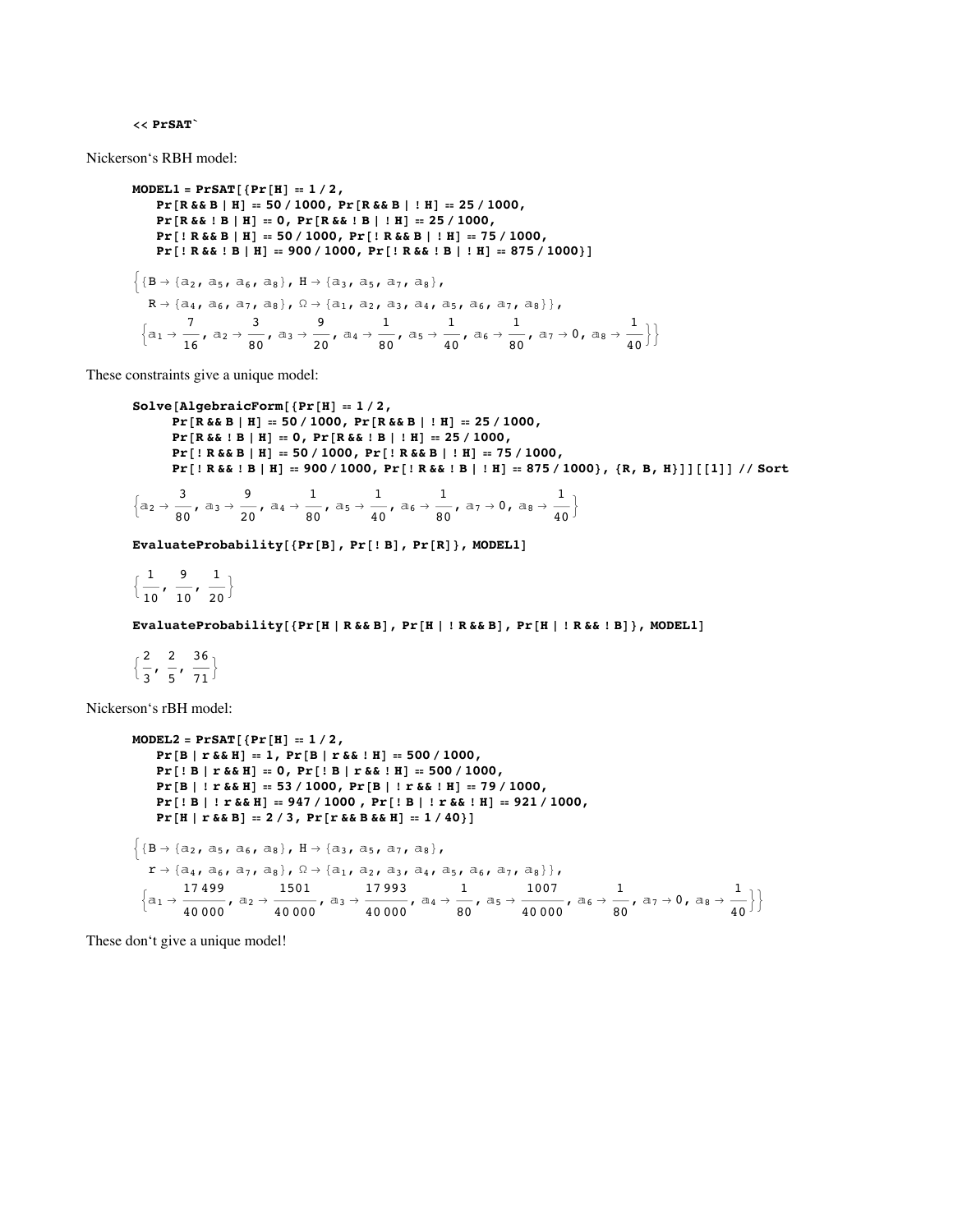```
Solve[AlgebraicForm[{Pr[H] = 1 / 2},
          Pr[B | r & \& M] = 1, Pr[B | r & \& ! H] = 500 / 1000,Pr[!B | r & \& H] = 0, Pr[!B | r & \& [H] = 500 / 1000,Pr[B | ! r & \& H] = 53 / 1000, Pr[B | ! r & \& ! H] = 79 / 1000,Pr[! B | ! r \& H] = 947 / 1000, Pr[! B | ! r \& L H] = 921 / 1000,
         Pr[H | r & \& B] = 2/3, Pr[r & \& B & \& H] = 1/40, {B, r, H}]][[1]] // Sort\Big\{\texttt{a}_2\rightarrow \frac{1501}{40\,000}\,,\ \texttt{a}_3\rightarrow \frac{17\,993}{40\,000}\,,\ \texttt{a}_4\rightarrow \frac{1}{80}\,,\ \texttt{a}_5\rightarrow \frac{1007}{40\,000}\,,\ \texttt{a}_6\rightarrow \frac{1}{80}\,,\ \texttt{a}_7\rightarrow \texttt{0}\,,\ \texttt{a}_8\rightarrow \frac{1}{40} \Big\}
```
Nickerson's expectations - "under H"

```
EvaluateProbability[
  \{Pr[B \mid r \& k]] Abs[Pr[H \mid r \& k] - Pr[H \mid r]] + Pr[IB \mid r \& k]] Abs[Pr[H \mid r \& k] - Pr[H \mid r]]\},
  MODEL2] // N
{0.166667}
```

```
EvaluateProbability[
   \{Pr[B \mid ! r \& & H] Abs [Pr[H \mid ! r \& & B] - Pr[H \mid r]] + Pr[IB \mid ! r \& & H] Abs [Pr[H \mid ! r \& & B] - Pr[H \mid r]]\},
  MODEL2\frac{1}{7} / N
```
 ${0.0118102}$ 

Nickerson's expectations - "under  $\sim$ H"

```
EvaluateProbability[{Pr[B | r & & ! H] Abs[Pr[! H | r & & B] - Pr[! H | r]] +
    Pr[! B | r \&& | H] Abs [Pr[! H | r \&& | B] - Pr[! H | r]], MODEL2] // N
{0.333333}
```

```
EvaluateProbability[{Pr[B | ! r & & ! H] Abs[Pr[! H | ! r & & B] - Pr[! H | ! r]] +
      Pr[IB | ! r & & & 0 \text{ and } Pr[! H | ! r & & 0 \text{ and } Pr[! H | ! r & & 0 \text{ and } Pr[! H | ! r]]], \text{ MODEL2} ] // N{0.0141898}
```
Why not calculate them this way instead -- "unconditionally" -- not "under either hypothesis"?

```
EvaluateProbability[
   \{Pr[B | r] Abs[Pr[H | r & & B] - Pr[H | r] ] + Pr[!B | r] Abs[Pr[H | r & & B] - Pr[H | r]] \}, MODEL2] // N
{0.25}EvaluateProbability[
   \texttt{\{Pr[B \mid r \;]\; Abs[Pr[H \mid \texttt{! r} \& B] - Pr[H \mid \texttt{! r}]\} + Pr[\texttt{! B} \mid \texttt{! r}]\; Abs[Pr[H \mid \texttt{! r} \& \texttt{! B}] - Pr[H \mid \texttt{! r}]\}}\texttt{\,,}MODEL2] // N
```

```
{0.013}
```
Nickerson's bRH model:

```
MODEL3 = PrSAT[{Pr[H] = 1 / 2,}Pr[R | b & \& B] = 500 / 1000, Pr[R | b & \& I H] = 250 / 1000,Pr[R | ! b & \& H] = 0, Pr[R | ! b & \& ! H] = 28 / 1000,Pr[! R | b & \& B] = 500 / 1000, Pr[! R | b & \& B] = 750 / 1000,
      Pr[!R|!b&&H] = 1, Pr[!R|!b&&!H] = 972/1000,
      Pr[H | R & \& b] = 2 / 3, Pr[R & \& b & \& H] = 1 / 40]\{b \rightarrow \{a_2, a_5, a_6, a_8\}, H \rightarrow \{a_3, a_5, a_7, a_8\},\}\texttt{R} \rightarrow \left\{\texttt{a}_4\texttt{, a}_6\texttt{, a}_7\texttt{, a}_8\right\}\texttt{, }\Omega \rightarrow \left\{\texttt{a}_1\texttt{, a}_2\texttt{, a}_3\texttt{, a}_4\texttt{, a}_5\texttt{, a}_6\texttt{, a}_7\texttt{, a}_8\right\}\right\}\texttt{,}\Big\{\text{a}_1\rightarrow \frac{2187}{5000}, \ \text{a}_2\rightarrow \frac{3}{80}, \ \text{a}_3\rightarrow \frac{9}{20}, \ \text{a}_4\rightarrow \frac{63}{5000}, \ \text{a}_5\rightarrow \frac{1}{40}, \ \text{a}_6\rightarrow \frac{1}{80}, \ \text{a}_7\rightarrow 0, \ \text{a}_8\rightarrow \frac{1}{40} \Big\} \Big\}
```